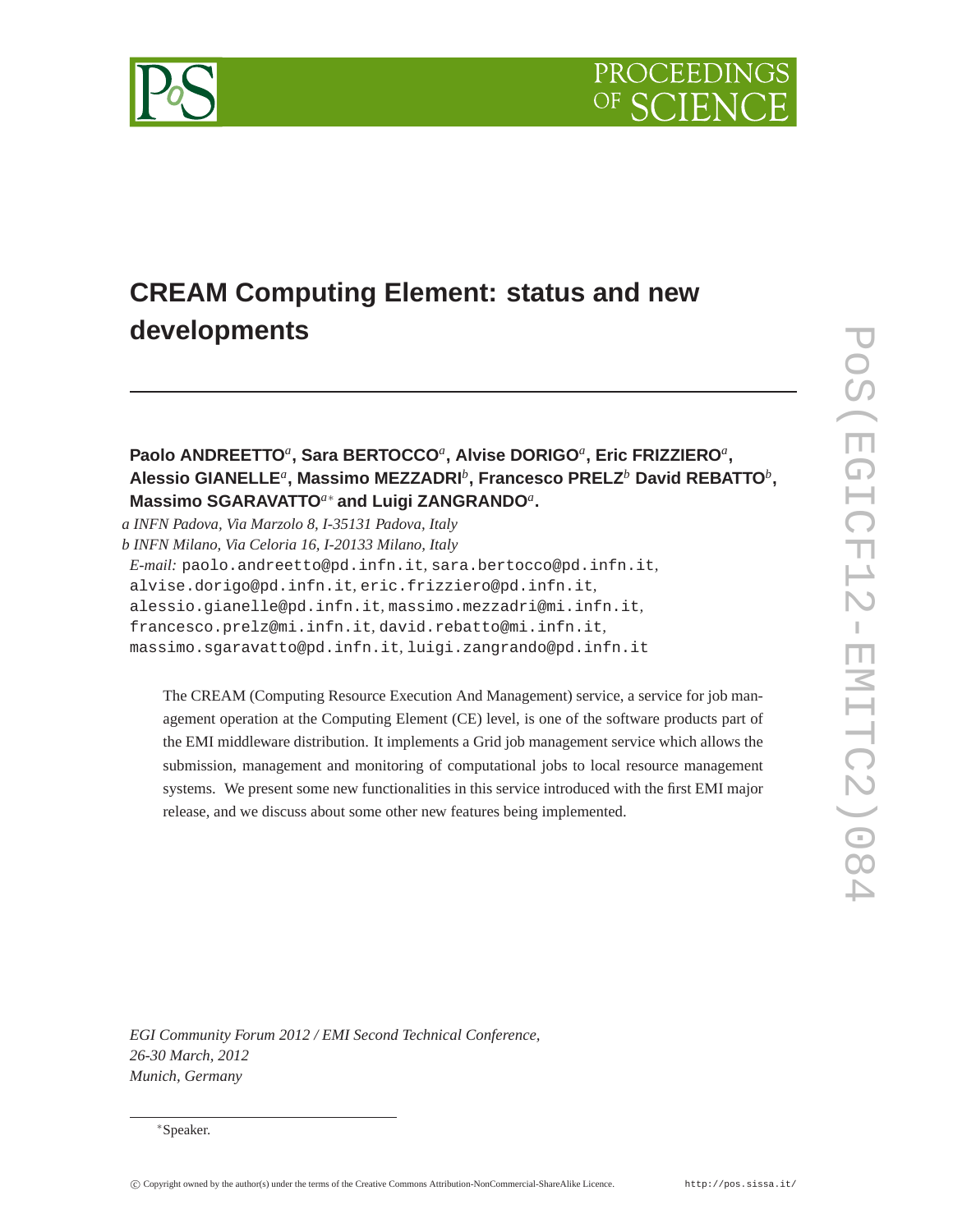### **1. Introduction**

The CREAM (Computing Resource Execution And Management) service [1] is the Computing Element (CE) implementation in the gLite Grid middleware stack. It implements a Grid job management service, allowing the submission, management and monitoring of computational jobs to local resource management systems. Users can specify jobs to be submitted via a Job Description Language (JDL) [2], which is a high-level notation based on Condor classified advertisements (classads) [3].

The CREAM business logic has been fully implemented in Java and its functionalities are all exposed by a Web Service interface which guarantees a high degree of interoperability with clients.

In fig. 1 a high level view of the architecture of CREAM is shown.



**Figure 1:** CREAM simplified architecture.

The CREAM service is executed inside the Axis container deployed in the Apache Tomcat application server.

Requests to CREAM traverse a pipeline of additional components which take care of security issues. One of this component is the *Trust Manager*. The Trust Manager is the component responsible for carrying out authentication operations. It is external to CREAM, and is an implementation of the J2EE security specifications. Authentication is based on PKI. The other security related component is the *Authorization handler*. The aim of the authorization process is to check whether an authenticated user has the rights to access services and resources and to perform certain tasks. The decision is taken on the basis of policies that can be either local or decided at the VO level. As described below in this paper, ARGUS can be used in such authorization process.

CREAM uses an external relational database (MySQL) to store its internal state. This improves fault tolerance as it guarantees that this information is preserved across restarts of CREAM. In particular information about jobs (*Job DB* in the figure) and delegated credentials (*Dlg DB* in the picture) are saved. Also the asyncronous commands still to be processed are stored in the database (this is shown in the picture as *Command Queue*).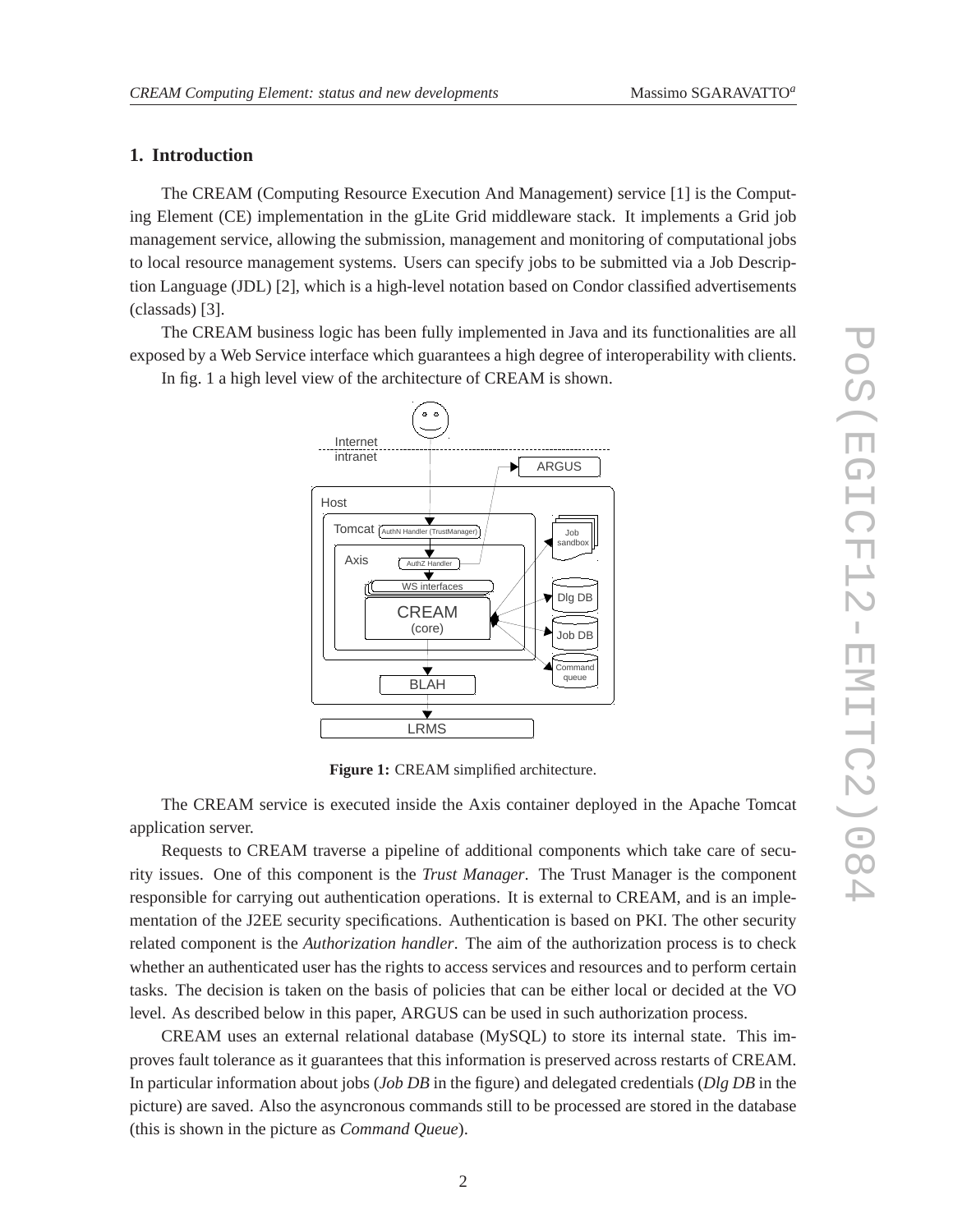Job input and output files are instead stored in the local file-system (job sandboxes) and accessible remotely via a gridFTP server.

CREAM submits requests to the Local Resource Management System (LRMS) through BLAH [4], an abstraction layer providing a unified interface to the underlying batch system. CREAM relies on BLAH also for receiving status change notifications from the LRMS.

Users can interact directly with the CREAM service by means of a set of command line utilities which can be used to manage jobs by directly invoking CREAM operations.

CREAM can also be used through higher level job management services. In particular the gLite WMS [5] component and Condor-G [6] both support the submission to CREAM CEs.

CREAM is currently deployed in several production Grids on a national, European and international level, and it is used in a wide variety of application scenarios. At the time of writing this article, in a top BDII of the EGI infrastructure almost 400 CREAM CE head nodes, spread in more than 230 sites, are published.

CREAM is currently being maintained and developed in the context of the European Middleware Initiative (EMI) project [7], which has the goal to bring together the major middleware providers in Europe (in particular ARC, gLite, UNICORE and dCache) to deliver a consolidated set of middleware components for deployment in EGI, PRACE and other Distributed Computing Infrastructures (DCIs).

EMI major releases are delivered once per year. The first one (code name *Kebnekaise*) was released on May 2011. The second major release (*Matterhorn*), under preparation at the time of writing, is scheduled for the end of April 2012, while the *Monte Bianco* release, the third one, will be released at the end of February 2013.

#### **2. Recent developments**

Several new features have recently been implemented in the CREAM CE. In the first EMI release, the following new functionalities have been introduced:

- Integration with the ARGUS authorization service
- Support for gLite-CLUSTER
- Initial support for publication in Glue 2 format
- Support for execution on multicore environments
- Support for automatic output data registration
- Support for Grid Engine local resource management system [8]

In the second major release, being finalized at the time of writing, these other new functionalities will be provided:

• Support for new platforms (namely Scientific Linux 6 and possibly Debian 6)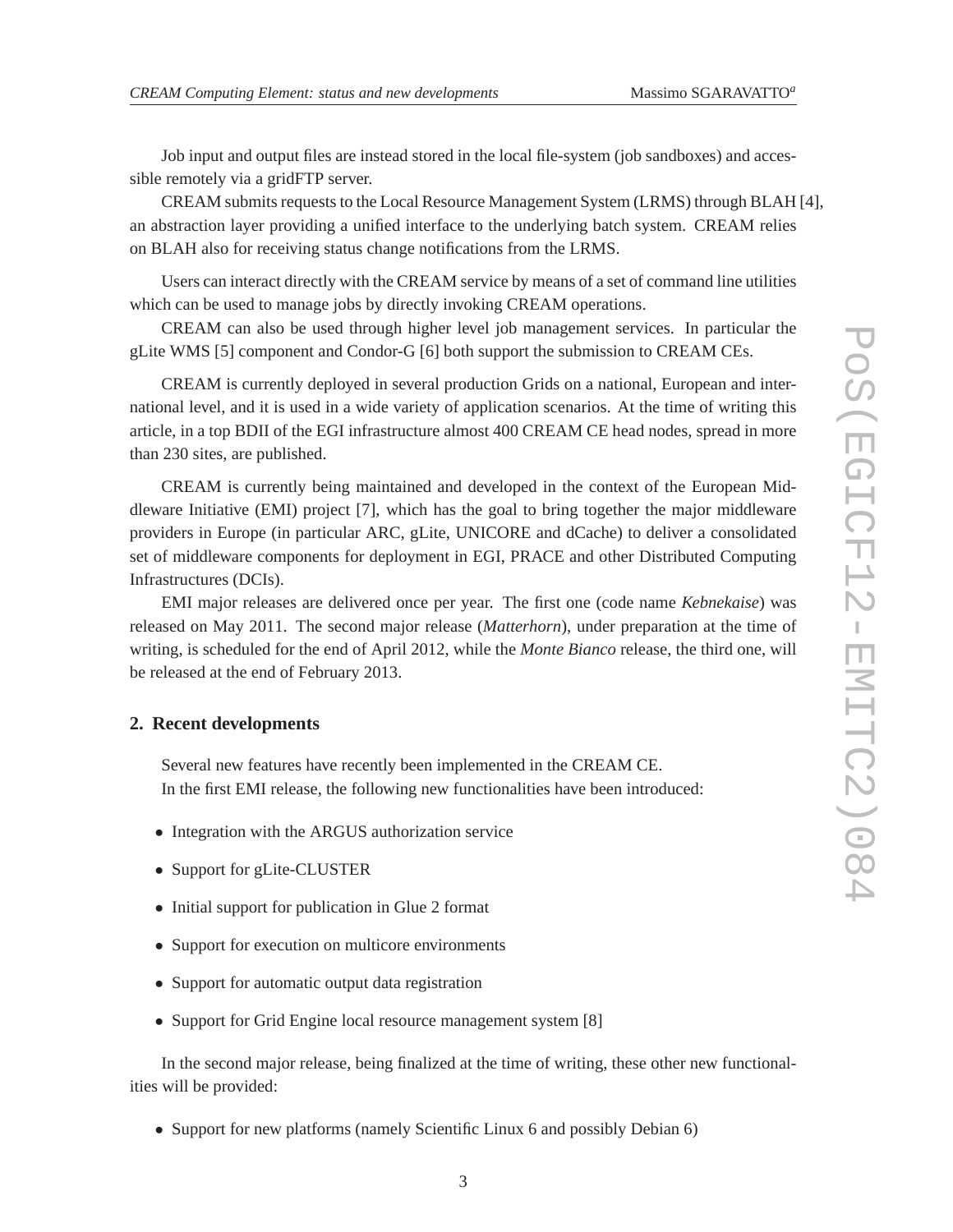- Finalization of Glue 2 information publishing
- First support for the EMI Execution Service
- Support for bulk submission in the CREAM User Interface

Some of the just mentioned new capabilities are discussed in the following subsections.

#### **2.1 Integration with the ARGUS authorization service**

In the CREAM CE implementation available before the EMI project, authorization was managed through gJAF. gJAF (Grid Java Authorization Framework) provides a way to invoke a chain of policy engines and get a decision result about the authorization of a user.

Local user mapping was instead managed via gLExec [9], a software component that implements the mapping between the Grid world and the Unix notion of users and groups. gLExec in turn makes use of the LCAS (Local Centre Authorization Service) and LCMAPS (Local Credential Mapping Service) software components.

The CREAM CE runs also a gridFTP server, used for different purposes (in particular to support client data push for input data and to allow the publication of the installed software runtime environments). Authorization for this gridFTP server was also implemented through LCAS and LCMAPS, but using different configuration files with respect to the ones used by gLExec.

When multiple authorization systems are used, as in this case, inconsistent authorization decisions can happen (e.g. a security component could grant authorization for a certain Grid user, while another one could deny the operation). The use of multiple components implementing the same or similar functionalities is also a concern in terms of operations of the system.

All these problems have been addressed in the CREAM CE released with EMI-1, where the integration with the ARGUS authorization service [10] was implemented.

ARGUS is a system meant to render consistent authorization decisions for distributed services. ARGUS is the only component used to manage authorization (i.e. to decide if a certain operation issued by a certain user is allowed) and defining the mapping between Grid and local users in the CREAM CE. Also the gridFTP server on the CREAM CE is integrated with ARGUS.

Using a unique authorization system (ARGUS), inconsistent authorization decisions can therefore not happen anymore.

#### **2.2 Support for gLite-CLUSTER**

In the first EMI release, support for gLite-CLUSTER was implemented.

glite-CLUSTER is a node type responsible to publish information about the physical resources available in a site, and about the software installed on the Worker Nodes. It can be referenced by any number of compute elements available in the site. Basically the gLite-CLUSTER contains a subset of the functionality incorporated in the CREAM node type: the publication of the GlueCluster and its dependent objects, the publication of the GlueService object for the GridFTP endpoint, and the directories which store the RunTimeEnvironment tags, together with the YAIM (the configuration tool used for the CREAM-CE) functions which configure them.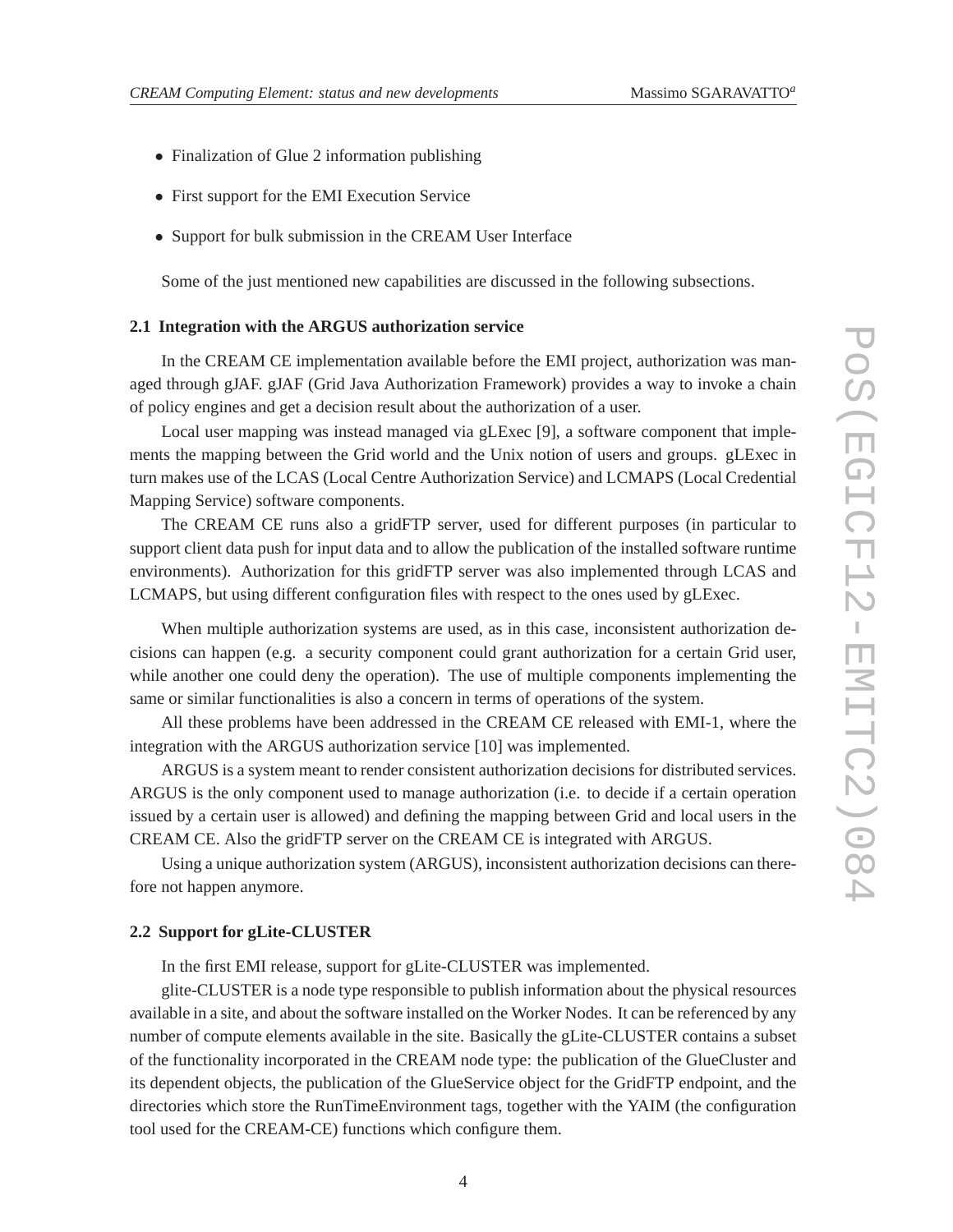gLite-CLUSTER in particular eases the deployment in sites having multiple CREAM CE nodes and/or having multiple subclusters (i.e. disjoint sets of worker nodes, each set having sufficiently homogeneous properties).

The deployment of multiple CE headnodes is a quite typical scenario in particular for large sites, for redundancy or load-balancing. Without the use of gLite-CLUSTER, the information about physical resources would be published by all the resource BDIIs of all the CREAM CE nodes. Besides publishing multiple times the same information, this would overcount the installed capacity at the site, unless some manual workarounds are used.

For what concerns the management of multiple subsclusters, without the use of the gLite-CLUSTER the YAIM tool allows configuring a single cluster referring to a single subcluster per CREAM head node. gLite-CLUSTER instead allows the publication of multiple subclusters. Each batch system queue must then be configured to refer to the resources of a single subcluster.

The following deployment models are possible for a CREAM-CE:

- CREAM-CE can be configured without worrying about the glite-CLUSTER node. This can be useful for small sites having a very simple setup and which therefore don't want to worry about cluster/subcluster configurations. This is called *no cluster mode*.
- CREAM-CE can work on *cluster mode* using the glite-CLUSTER node type. The CREAM-CE can be in the same host or in a different host with respect to the glite-CLUSTER node.

#### **2.3 Glue 2 support**

The data published in the Information Service conforms to the GLUE (Grid Laboratory for a Uniform Environment) schema [11], which defines a common data model used for resources monitoring and discovery.

To address some shortcomings and problems found in the first version of the Glue specification, which has been used in production for many years, a new version (2.0) of the Glue specification was defined [12].

In the first EMI release a preliminary support for publishing in Glue 2.0 format was introduced. This will be completed in the EMI-2 release that at the time of writing is being finalized.

Both static and batch system dynamic information is provided in Glue 2.0 format. The former is provided by LDIF files that are created at configuration time. The latter is instead provided by dynamic GIP (Grid Information Provider) plugins, scripts that gather and publish fresh information, in particular for the batch system.

This Glue 2.0 publishing concerns both the CREAM service (supporting both cluster and no cluster modes) and the gLite-CLUSTER node. If a CREAM CE is configured in no cluster mode, all the Glue2 object classes are published by the resource BDII running on the CREAM CE. These objectclasses are the ComputingService, the ComputingEndPoint with the relevant AccessPolicies, the ComputingManager, the ComputingShares (which correspond to GlueVoViews in Glue 1.3) along with the MappingPolicies, the ExecutionEnvironments (one per subscluster), the Benchmarks, the ToStorageServices, the ApplicationEnvironments (one per installed software), the EndPoint for the ApplicationPublisher, the EndPoint for the CEMon service (published only if CEMon is deployed).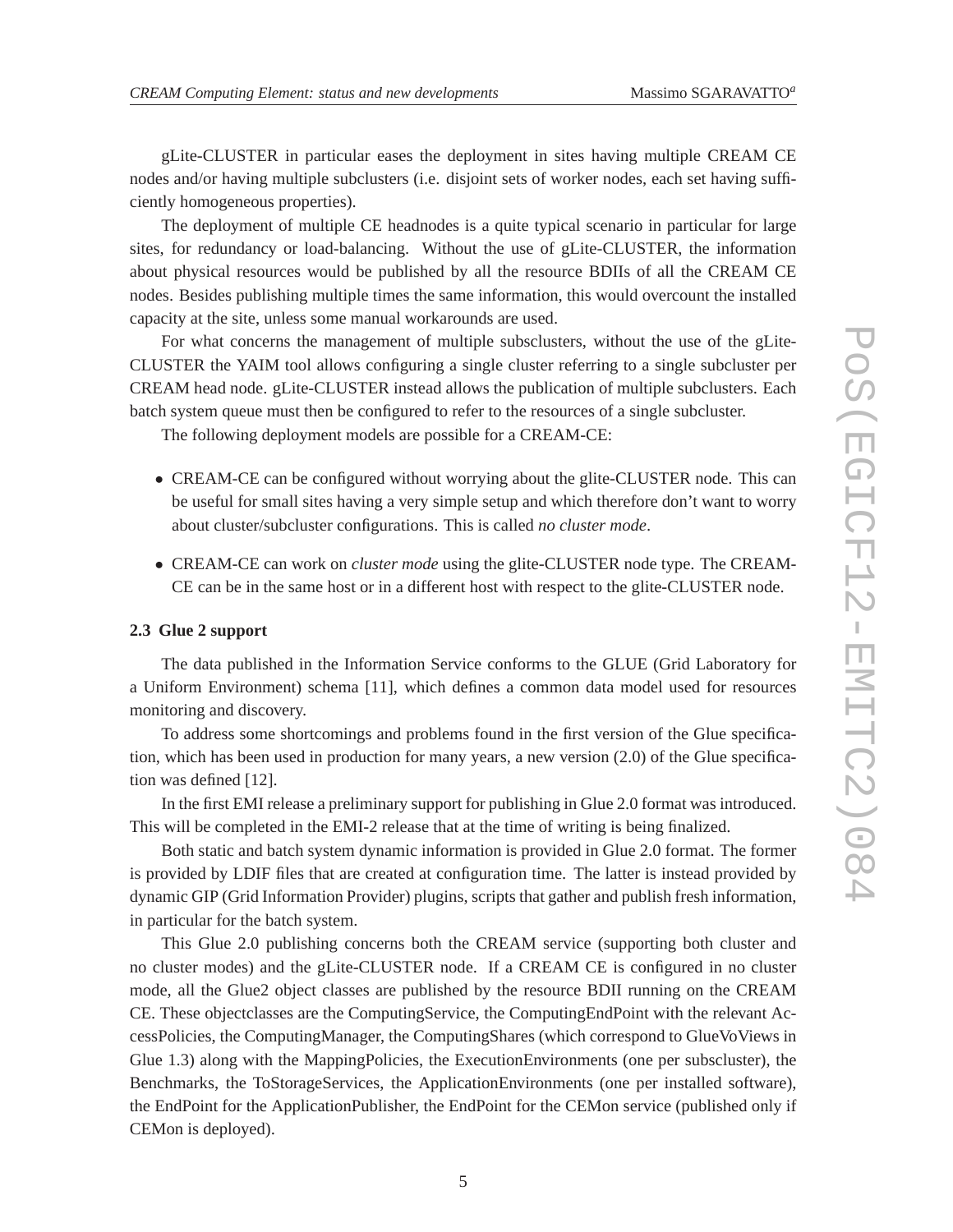If a CREAM CE is instead configured in cluster mode, the resource BDII running on the CREAM CE publishes just the ComputingEndpoint objectclass (with the relevant AccessPolicies) and the EndPoint objectclass for CEMon (if CEMon is deployed). All the other objectclasses are published by the resource BDII running on the gLite-CLUSTER node.

More information about the Glue 2.0 suppport in the CREAM CE is available at [13]. It must be noted that the support for Glue 2.0 didn't stop the support for the first version of Glue: information is still published also in Glue 1.3 format.

#### **2.4 EMI Execution Service**

One of the objectives of the EMI project is to find an agreement in the consortium on which interfaces and protocols to use in order to enable computational job submission and management across technologies.

This goal was achieved by defining the specification of an EMI Execution Service [14] (or "EMI-ES" for short) targeted to Computing Elements (higher level services, such as workload managers, brokering services, or workflow systems, are instead out of scope). This specification covers the interfaces to create and manage activities (i.e. jobs), and the *Activity Description Language* (EMI-ADL), i.e. an XML dialect for describing the activity characteristics and its resource requirements. Data staging capabilities, activity and resource related information, delegation (needed to implement data staging) are also covered by this specification.

In the CREAM-CE that will be released in the EMI-2 version, a first support for EMI-ES will be provided: besides installing CREAM with the legacy interface, also the EMI-ES interface will therefore be optionally deployed.

Using the EMI-ES interface the following functionalities will be provided:

- job submission of single or multiple activities;
- job management operations: cancel, suspend, resume, list, wipe of activities;
- status and info activity related operations;
- proxy delegation operations: creation, renewal, and information about delegations;
- support for client data push (input data are staged from the client machine) and server data pull (input data are retrieved from one or more storage servers);
- support for client data pull (output data, when ready, are retrieved by the client) and server data push (output data are automatically stored in one or more storage servers);
- support for multiple sources for input files, and multiple targets for output files.

A EMI-ES Command Line Interface (CLI), installed in the User Interface, will be also released in the EMI second major release: this will allow the end user to use the functionality provided by any EMI-ES Computing Element (not only the CREAM EMI-ES implementation).

The ResourceInfo Port-type, used to get information about the CREAM CE resource in Glue 2.0 format, won't be implemented in the first EMI-2 release. It will instead be released with a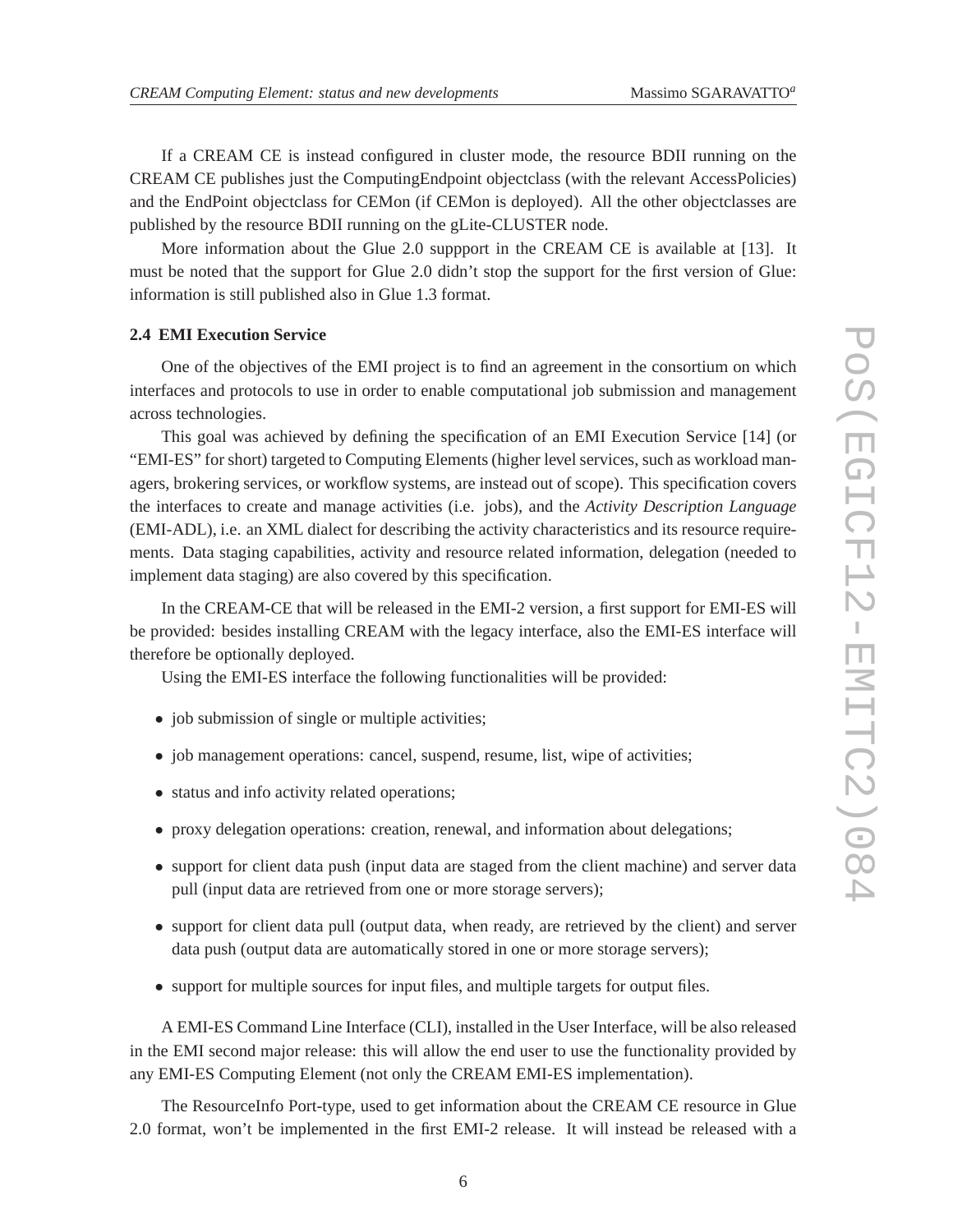subsequent EMI-2 update. However information about the Computing Element in Glue 2 format is already available through the Resource BDII of the CREAM CE.

#### **3. Future work**

Among the foreseen new developments, the following ones are scheduled to be finalized by the end of the EMI project:

- Finalization of EMI Execution Service support.
- Provision of High Availability capabilities. This is discussed in the following subsection.
- Integration of the SLURM batch system [15].
- Support for job streams, that is the the possibility to constantly keep N jobs queued until a given condition is satisfied (e.g. no work to be done). This was requested by the WLCG Workload Management Technical Evaluation Group (TEG) [16] to make job pilot execution more efficient.

#### **3.1 CREAM High Availability**

One of the new functionality foreseen to be implemented after the second EMI major release in the CREAM CE is the ability to be continuously available for serving user requests even in case of planned and unplanned outages.

Like several popular Internet services, the idea is to achieve this goal relying on a cluster of commodity computers seen as a single service. This will allow not only to implement the High Availability (HA) goal, but also to improve the overall scalability and performance. The whole system complexity must of course be hidden to the user, who is not interested in distinguishing a single CREAM service from the clustered one.

In the context of CREAM clustering, we define a *CREAM node* as a separate CREAM instance running on its dedicated (virtual) machine, while a collection of such nodes is referred as *CREAM cluster*. In increased load conditions, the CREAM nodes must share the work load, while in the event of a (un)scheduled downtime, the involved nodes must be dropped from the cluster without shutting down the overall system; these nodes could also be replaced by backup nodes with a hot deploy.

In fig. 2 the foreseen high level CREAM clustered architecture is shown. It can be compared with the no-cluster architecture shown in fig. 1.

In this picture the logical centralization of information and all software components composing the cluster is highlighted, while for the sake of simplicity, replications are explicitly omitted.

The WEB server (e.g. apache) acts as gateway for incoming requests of authenticated users. These requests are delivered to the *load balancer* which redirects them to the proper CREAM nodes, basing its decisions on the selected scheduling algorithm (e.g. Round Robin, Weight based, etc). Moreover the load balancer can even provide fault tolerance capability, if appropriately configured. In turn the CREAM node applies the authorization rules and, if allowed, processes the requests exactly as in the no-clustered architecture.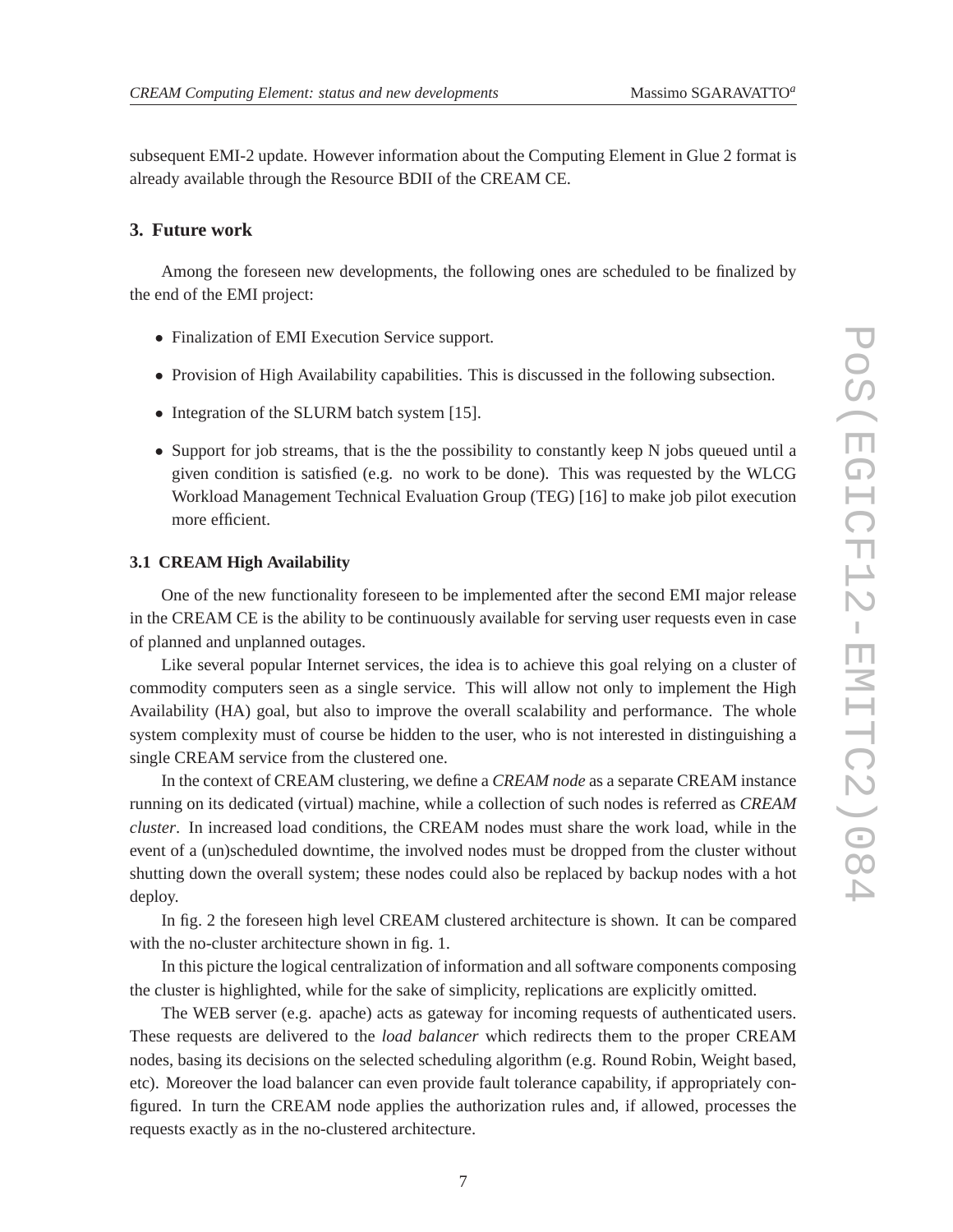

**Figure 2:** CREAM clustered architecture.

Requests for job management will still be stored in the persistent command queue which, in contrast to the no-clustered architecture, will be logically centralized and accessed concurrently by all the CREAM nodes. So, every CREAM instance can process requests independently of whoever was queuing them. Given that by design CREAM is a stateless Web Service which treats each request as independent, no explicit session replication is required.

Static and dynamic job information, including delegation proxies will be stored in the (logically) centralized database (MySQL) while the job sandboxes, which contain input and output data files accessed and/or produced during the job's life cycles, will be stored in a shared file-system (e.g. NFS).

Since the database is a potential Single Point Of Failure (SPOF), it must itself be clustered.

#### **4. Conclusions**

In this paper we described the status and new developments for the CREAM service, a Javabased Grid CE service, which can be used directly by the end-user or can be integrated in higher level job management tools.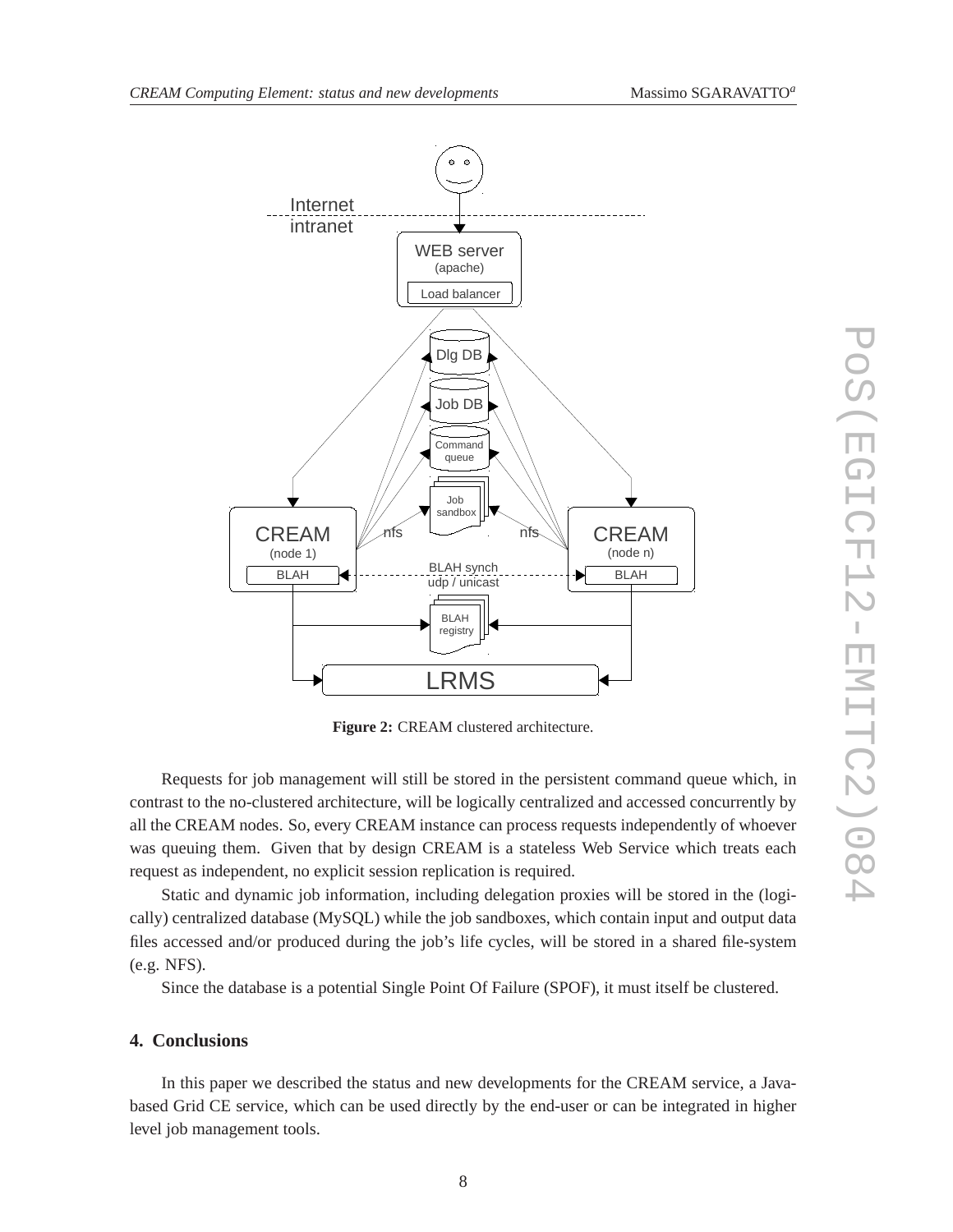More detailed information can be found on the CREAM web page [17].

#### **5. Acknowledgments**

The research results of the EMI project are co-funded by the European Commission under the FP7 Collaborative Projects Grant Agreement Nr. 261611.

#### **References**

- [1] C. Aiftimiei et al, *Design and Implementation of the gLite CREAM Job Management Service*, Future Generation Computer Systems, Volume 26, Issue 4, April 2010, pp. 654-667, doi: 10.1016/j.future.2009.12.006.
- [2] *CREAM Job Description Language Attributes Specification*, available online at https://wiki.italiangrid.it/twiki/bin/view/CREAM/JdlGuide.
- [3] R. Raman, *Matchmaking Frameworks for Distributed Resource Management*, Ph.D. thesis, University of Wisconsin-Madison, 2001.
- [4] E. Molinari et al, *A local batch system abstraction layer for global use*, Proc. of XV International Conference on Computing in High Energy and Nuclear Physics (CHEP'06), Feb 13–17 2006, Mumbay, India.
- [5] P. Andreetto et al., *Evolution of Grid meta-scheduling towards the EMI era*, in Proc. of CHEP'10, 18th International Conference on Computing in High Energy and Nuclear Physics, 18-22 October 2010, Taipei (Taiwan)
- [6] J. Frey, T. Tannenbaum, M. Livny, I. Foster, S. Tuecke, *Condor-G: A Computation Management Agent for Mulled-Institutional Grids* Proc. of of HPDC 2001.
- [7] European Middleware Initiative (EMI) project home page, http://www.eu-emi.eu/home
- [8] Grid Engine Community home page, http://gridengine.org
- [9] D. Groep, O. Koeroo and G Venekamp, *gLExec: gluing grid computing to the Unix world*, Journal of Physics: Conference Series, volume 119, number 6, year 2008
- [10] ARGUS home page, https://twiki.cern.ch/twiki/bin/view/EGEE/AuthorizationFramework
- [11] OGF GLUE Working Group, http://forge.ogf.org/sf/sfmain/do/viewProject/projects.glue-wg
- [12] S. Andreozzi, S. Burke, F. Ehm, L. Field, G. Galang, B. Konya, M. Litmaath, P. Millar, JP Navarro, *GLUE Specification v. 2.0*, available online at www.ogf.org/documents/GFD.147.pdf
- [13] Glue 2.0 support in the CREAM CE, https://wiki.italiangrid.it/twiki/bin/view/CREAM/CreamGlue2
- [14] B. Schuller (editor), B. Konya, O. Smirnova, A. Konstantinov, M. Skou Andersen, M. Riedel, S. Memon, S. Memon, L. Zangrando, M. Sgaravatto, E. Frizziero, *EMI Execution Service Specification*, available online at

https://twiki.cern.ch/twiki/bin/view/EMI/EmiExecutionService

[15] SLURM: A Highly Scalable Resource Manager, https://computing.llnl.gov/linux/slurm/slurm.html